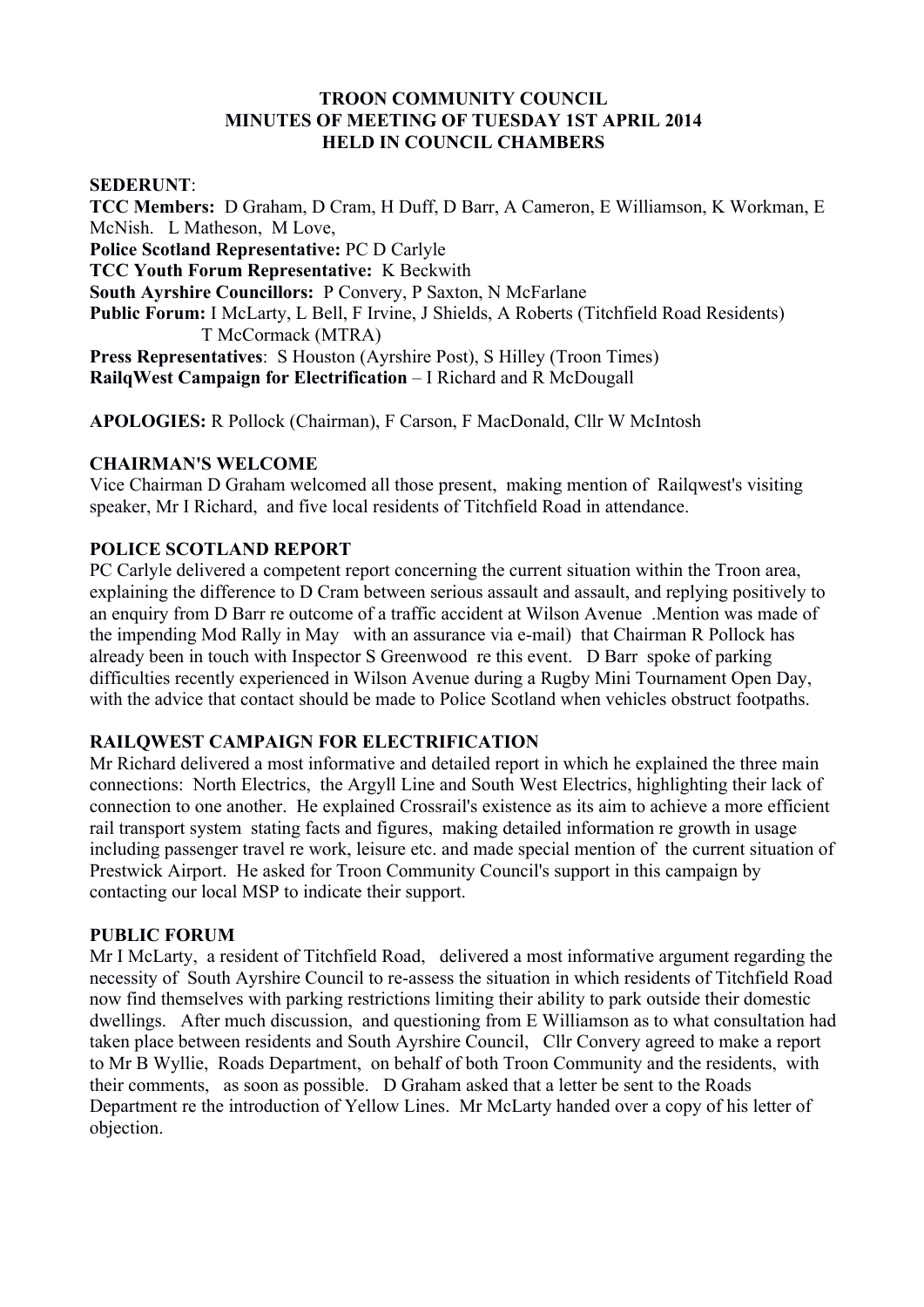# **2.**

# **APPROVAL OF MINUTES**

The minutes were approved by E Williamson, and this was seconded by H Duff, with the amendment re the omission of E McNish's name as also having attended a meeting of the Marr Trust.

# **MATTERS ARISING**

## **Road Conditions at**

a. Hunter Crescent D Barr confirmed that the situation remains unchanged. b. Logan Drive (at junction with Dundonald Road) – M Love was asked to write to Roads Dept re necessary repairs

## **Site for Skate Board Park**

Cllr Saxton stated that the Skate Board Committee were looking at 7 possible sites.

# **Muirhead Activity Centre**

L McNish asked why no aftercare programme was in place for the forthcoming school holidays, and stated her intention to communicate with the Care Commission on the subject. Cllr Saxton undertook to look at the situation for next year.

# **YOUTH FORUM REPORT**

Keir Beckwith reported on the following:

# **Duke of Edinburgh Awards**,

where in a recent presentation, attended by over 80 Marr pupils, held in Troon Concert Hall, 54 Bronze, 27 Silver Certificates were awarded by J McKinnon, and 14 Gold Certificates were presented by Councillor Toner on the night.

## **Sporting Achievements:**

## **Scottish Schools Swim Championships**

Karen Reid, S4 represented Marr College at the Scottish Schools Swim Championship in East Kilbride, winning Gold to become the Scottish Schools Champion in the 15/16 age category for 100m backstroke,breaking the event record and being presented with the RBS Scottish Schools Championship Quaich for the best performance by a girl in her age group. She went on to take the Bronze medal for 200m backstroke, and now is working towards qualifying for the Commonwealth Games.

**Shipley Novice Diving Competition** – Lindsay Scott,S3 and David Jack, S1 competed in this national event, David gaining a respectable  $14<sup>th</sup>$  place in the 12/13 age group, and Lindsay gaining a very impressive  $2<sup>nd</sup>$  place on the podium in the 14-16 age group.

S1 Football Team played a home game against Oueen Margaret Academy on  $17<sup>th</sup>$  March, and achieved a well deserved 1-1 draw.

**Ball Hockey UK** -Tom Watson, S4 has been selected to represent Team Great Britain at the Junior World Championships in Bratislava, Slovakia where he will play at U16 and U18 levels. He will also represent Scotland U17s at the Ice Hockey Conference Tournament in Hull in May. **Rugby** – S1 and S3 rugby teams won the Legacy Ayrshire Schools Tournament on  $5<sup>th</sup>$  March,

while S2 team were narrowly beaten in the final.

**Fundraising:** Marr is taking part in the Backpack Project in support of Mary's Meals, a charity providing meals and essential school equipment to schools in Malawi. Pupils are being encouraged to donate clothes, stationery, toiletries and a skipathon has been organised where pupils will donate £1 to take part in a lunchtime skipping competition over a 3 day period.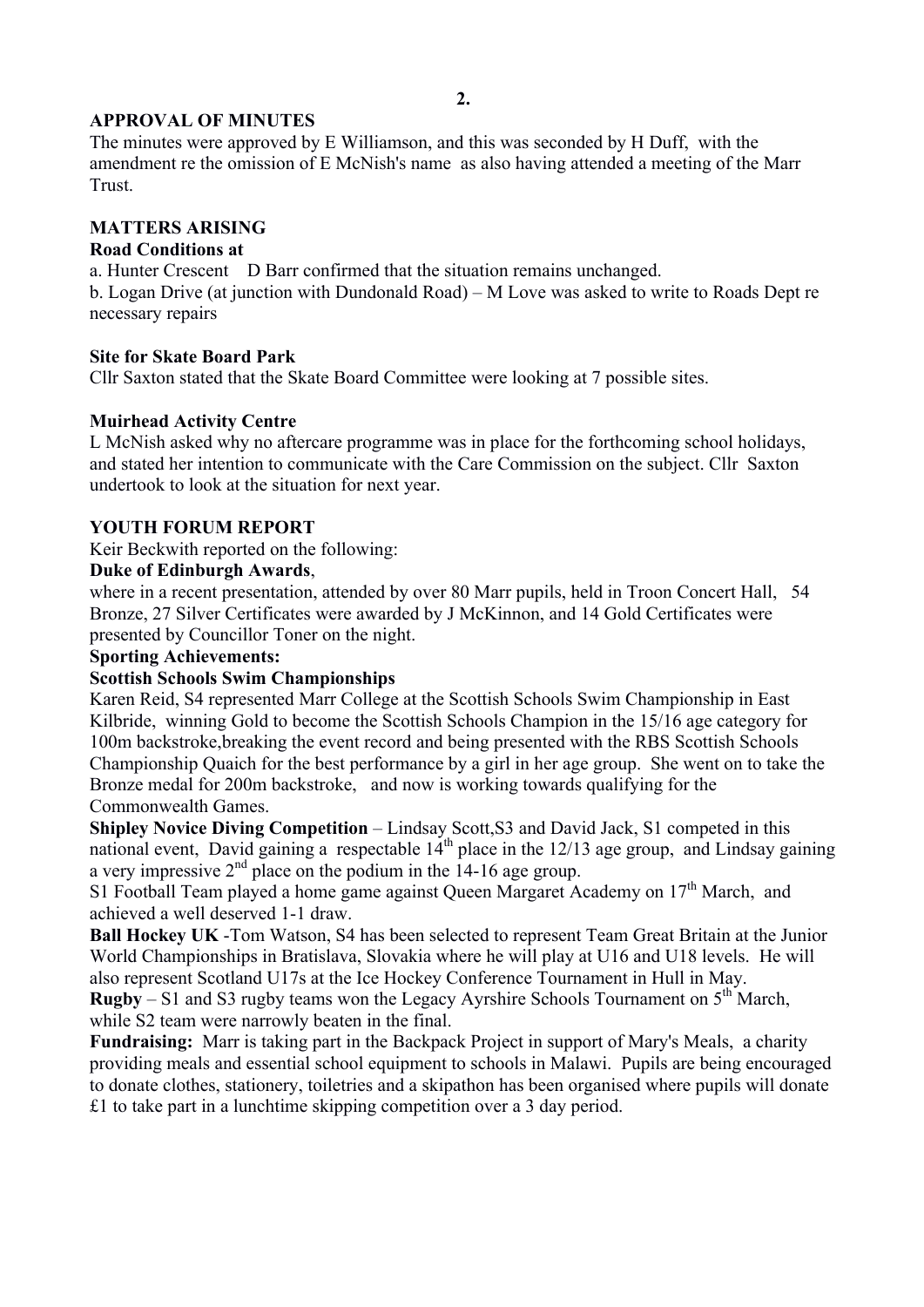# **CORRESPONDENCE**

# **Incoming**

# **From:**

- Troon Ladies Circle re Funds application not granted
- (via Emails) SAC (Mr B Wyllie, Roads) re Proposed Amendments to waiting and loading restrictionsAcademy Street, Portland Terrace, Titchfield Street, Troon
- (via Emails) Troon Mod Rally May Bank Holiday
- (via Email) Police Scotland re Troon Police Office
- (via Emails) Cllr N McFarlane re request to SAC for recognition of Marr Rugby Club's community contributions to the community and achievements.

(M Love was asked to write a letter of congratulations to the Rugby Club, and also a letter of support from the members of Troon Community Council to Troon Tortoises for their achievements.) **Outgoing**

**To:**

- Mr B Wyllie, Roads Dept, SAC re Continuing Problem with Path Access to Muirhead P **School**
- Repairs and Restoration Dept, SAC re Fencing at Scott Crescent, Muirhead

# **OTHER REPORTS**

# **Troon Walks Brochures**

D Graham spoke of the final print, of the costs involved and of some alterations. He expressed his hope that there could be an Official Opening at some point during the month of May, and of placing the leaflets in Troon Library.

# **Tree Cutting at Fullarton Woods**

D Barr expressed her thanks and congratulations to those responsible for the recent tree cutting programme.

# **Muirhead Tenants and Residents Association**

L McNish thanked Cllr Saxton for his continuing support of the Association's objectives

# **SAC COUNCILLORS' REPORTS**

# **Cllr Convery spoke of the following:**

- An official recognition of Marr Rugby Club's achievements
- The forthcoming Mod Parade at May Bank Holiday, stressing the valuable publicity which could be generated for Troon
- The proposed Putting Green initiative now being unworkable due to lease problems<br>• The launch of the Avrshire Roads Alliance
- The launch of the Ayrshire Roads Alliance
- His grave disappointment at criticism levied in the local press concerning councillors' strenous efforts re Troon Youth Centre
- Briefing note on the rationalisation of the Schools Kitchens situation

# **Cllr P Saxton spoke of the following:**

- The situation re Troon Youth Centre, also deploring the unjustified criticism in the local press of SAC Councillors' stance on this matter, and of the lack of any invitation to two relevant meetings.
- The commencement of the NE New Build development next month
- In and Out Signage at Dundonald Road situation ongoing
- The current situation re purchase of the Toilet Block at North Shore
- Schools Kitchens the Breakfast Club at Struthers Primary continuing meantime